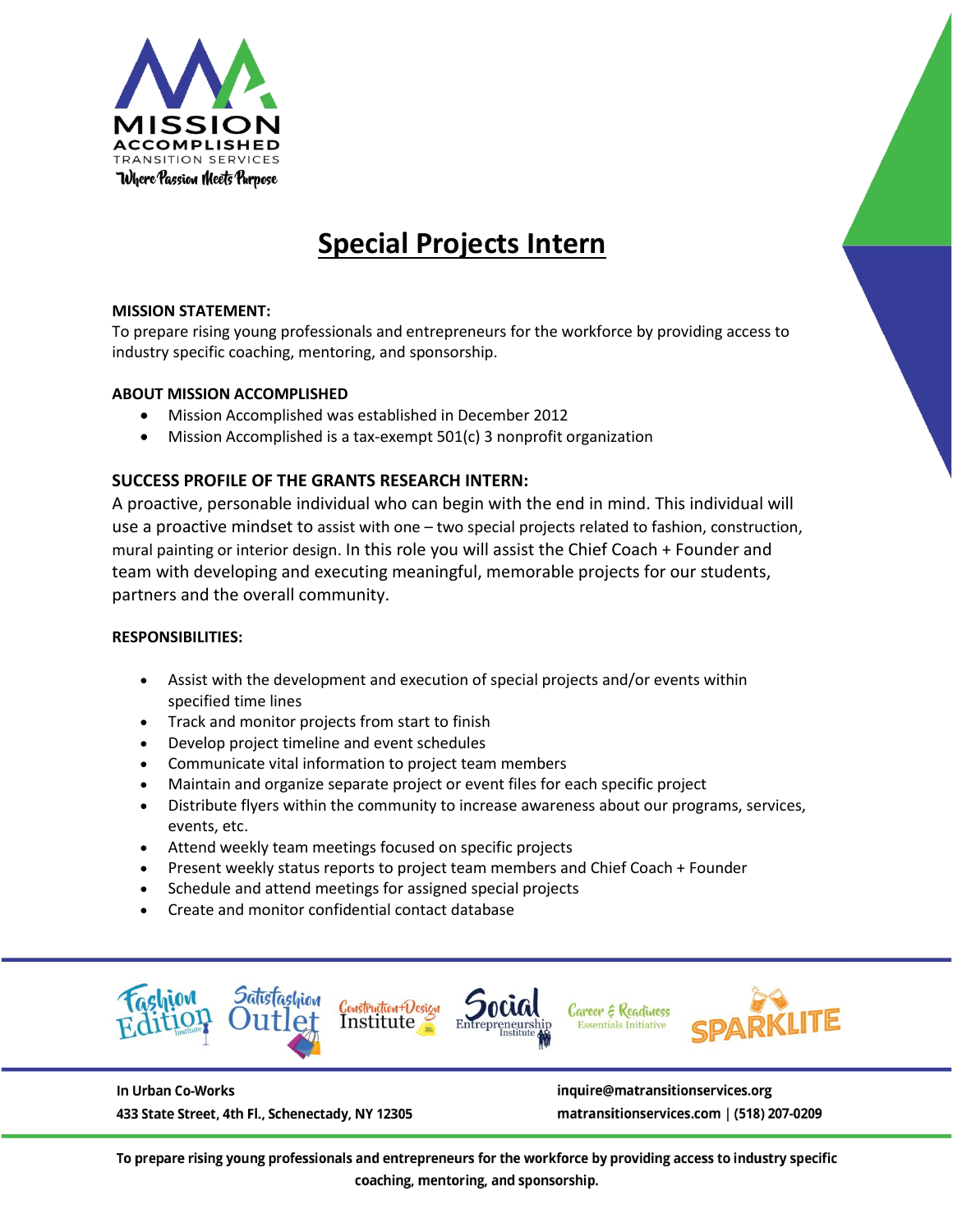

## **BENEFITS:**

- Assist with coordinating and executing successful projects
- Opportunity to meet local VIP's
- Opportunities to work remotely
- Opportunities to attend conferences, workshops or trainings relevant to your position

## **PROFESSIONAL EXPERIENCE/SKILLS:**

The ideal candidate will possess most of the following and be interested in and capable of quickly learning those skills and perspectives not currently in their knowledge and experience base:

- Demonstrated success developing and executing new projects
- Experience organizing and executing time sensitive tasks
- Strong written and oral communication
- Strong interpersonal skills
- Experience and ease working with people from diverse backgrounds
- Ability to work independently and collaboratively as a member of a team

# **EDUCATION QUALIFICATIONS:**

• We have some flexibility here. The MA team is looking for passionate, entrepreneurial professionals who want to help the company grow and become more visible.

# **TECHNOLOGY QUALIFICATIONS:**

- E-mail (for internal and external communication)
- Google Docs and DropBox (for organizing tasks and information)
- Familiar with Microsoft Word, PowerPoint, Prezi, and Excel
- Graphic design skills a plus
- Experience utilizing social media to gain an attention



In Urban Co-Works 433 State Street, 4th Fl., Schenectady, NY 12305 inquire@matransitionservices.org matransitionservices.com | (518) 207-0209

To prepare rising young professionals and entrepreneurs for the workforce by providing access to industry specific coaching, mentoring, and sponsorship.